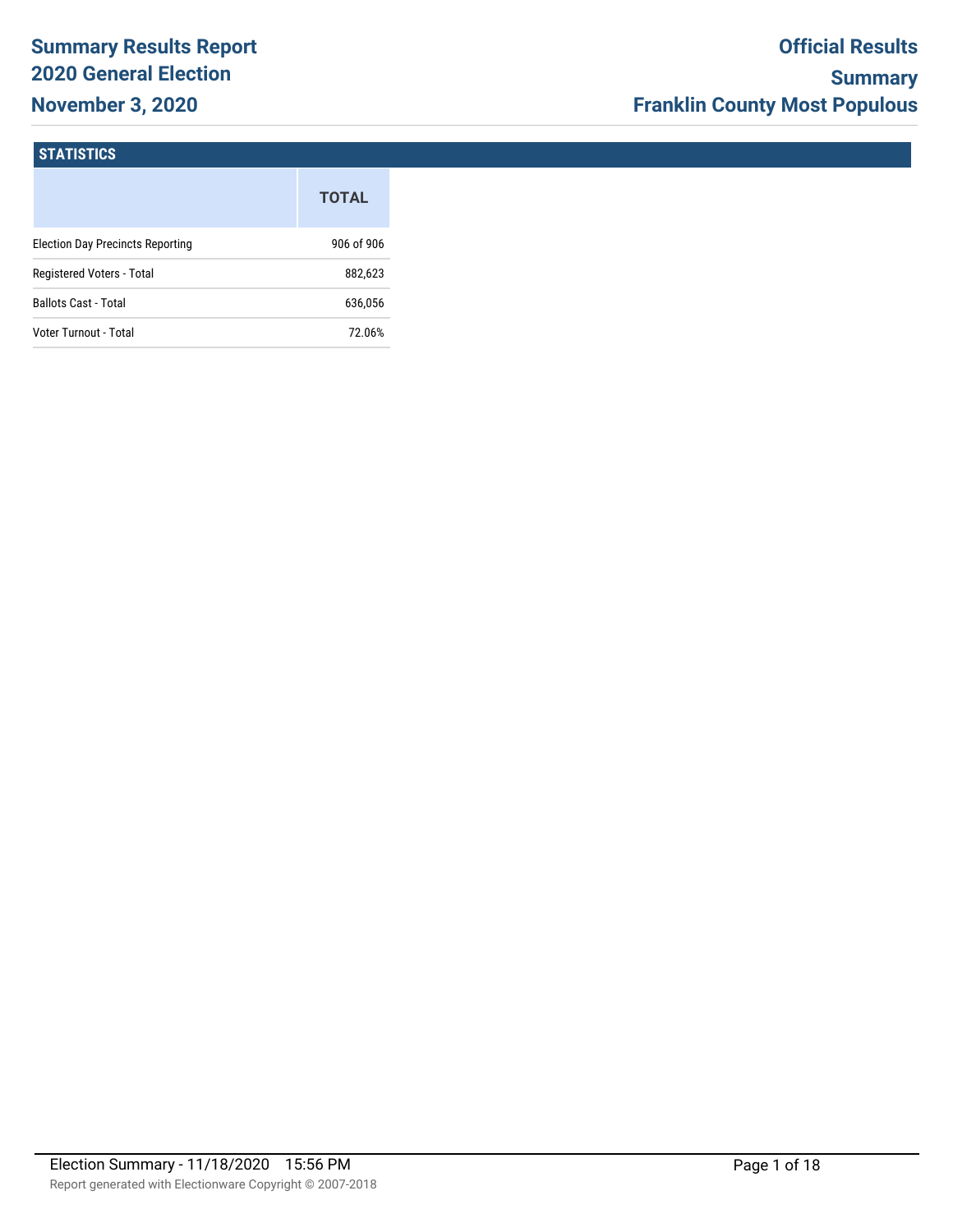## **For President and Vice President Franklin County Only**

Vote For 1

|                                                | <b>TOTAL</b>   | VOTE % |
|------------------------------------------------|----------------|--------|
| Dem Joseph R. Biden                            | 409,144        | 64.68% |
| Howie Hawkins                                  | 2,169          | 0.34%  |
| Lib Jo Jorgensen                               | 7,718          | 1.22%  |
| Rep Donald J. Trump                            | 211,237        | 33.40% |
| <b>Write-In Totals</b>                         | 2,264          | 0.36%  |
| Write-In: z-Not Certified                      | 1,955          | 0.31%  |
| Write-In: Brian Carroll / Amar Patel           | 240            | 0.04%  |
| Write-In: Jade Simmons / Claudeliah J. Roze    | 48             | 0.01%  |
| Write-In: Tom Hoefling / Andy Prior            | 15             | 0.00%  |
| Write-In: Dario Hunter / Dawn Neptune Adams    | 3              | 0.00%  |
| Write-In: Kasey Wells / Rachel Wells           | $\mathfrak{p}$ | 0.00%  |
| Write-In: President R19 Boddie / Eric Stoneham | 1              | 0.00%  |
| Not Assigned                                   | $\Omega$       | 0.00%  |
| Overvotes                                      | 519            |        |
| Undervotes                                     | 3,005          |        |

#### **For Representative to Congress (3rd District)**

|                            | <b>TOTAL</b> | VOTE % |
|----------------------------|--------------|--------|
| Dem Joyce Beatty           | 227,420      | 70.73% |
| Rep Mark F. Richardson     | 93,569       | 29.10% |
| Write-In Totals            | 534          | 0.17%  |
| Write-In: z-Not Certified  | 431          | 0.13%  |
| Write-In: Nicholas D. Moss | 92           | 0.03%  |
| Write-In: Angela Davis     | 11           | 0.00%  |
| Not Assigned               | 0            | 0.00%  |
| Overvotes                  | 47           |        |
| Undervotes                 | 11,977       |        |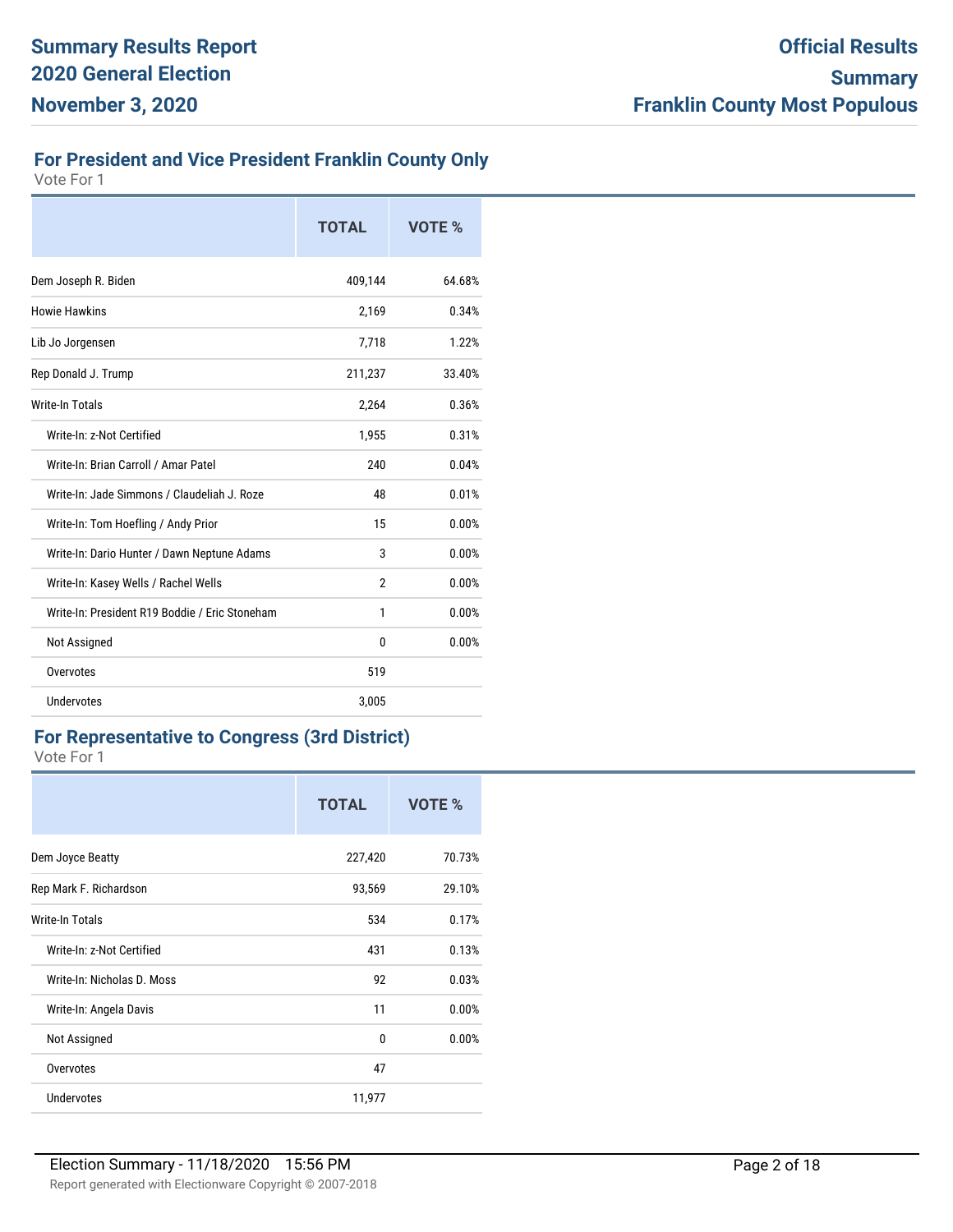## **For Representative to Congress (12th District)**

Vote For 1

|                     | <b>TOTAL</b> | VOTE % |
|---------------------|--------------|--------|
| Rep Troy Balderson  | 241,790      | 55.24% |
| Dem Alaina Shearer  | 182,847      | 41.78% |
| Lib John S. Stewart | 13,035       | 2.98%  |
| Overvotes           | 12           |        |
| Undervotes          | 4,502        |        |

#### **For Representative to Congress (15th District)**

Vote For 1

|                           | <b>TOTAL</b> | VOTE % |
|---------------------------|--------------|--------|
| Dem Joel Newby            | 140,183      | 36.56% |
| <b>Rep Steve Stivers</b>  | 243,103      | 63.40% |
| Write-In Totals           | 175          | 0.05%  |
| Write-In: z-Not Certified | 100          | 0.03%  |
| Write-In: Shane Hoffman   | 28           | 0.01%  |
| Not Assigned              | 47           | 0.01%  |
| Overvotes                 | 14           |        |
| <b>Undervotes</b>         | 5,380        |        |

#### **For State Senator (16th District)**

|                        | <b>TOTAL</b> | VOTE % |
|------------------------|--------------|--------|
| Rep Stephanie L. Kunze | 106,053      | 50.03% |
| Dem Crystal Lett       | 105,937      | 49.97% |
| Overvotes              | 18           |        |
| Undervotes             | 8,790        |        |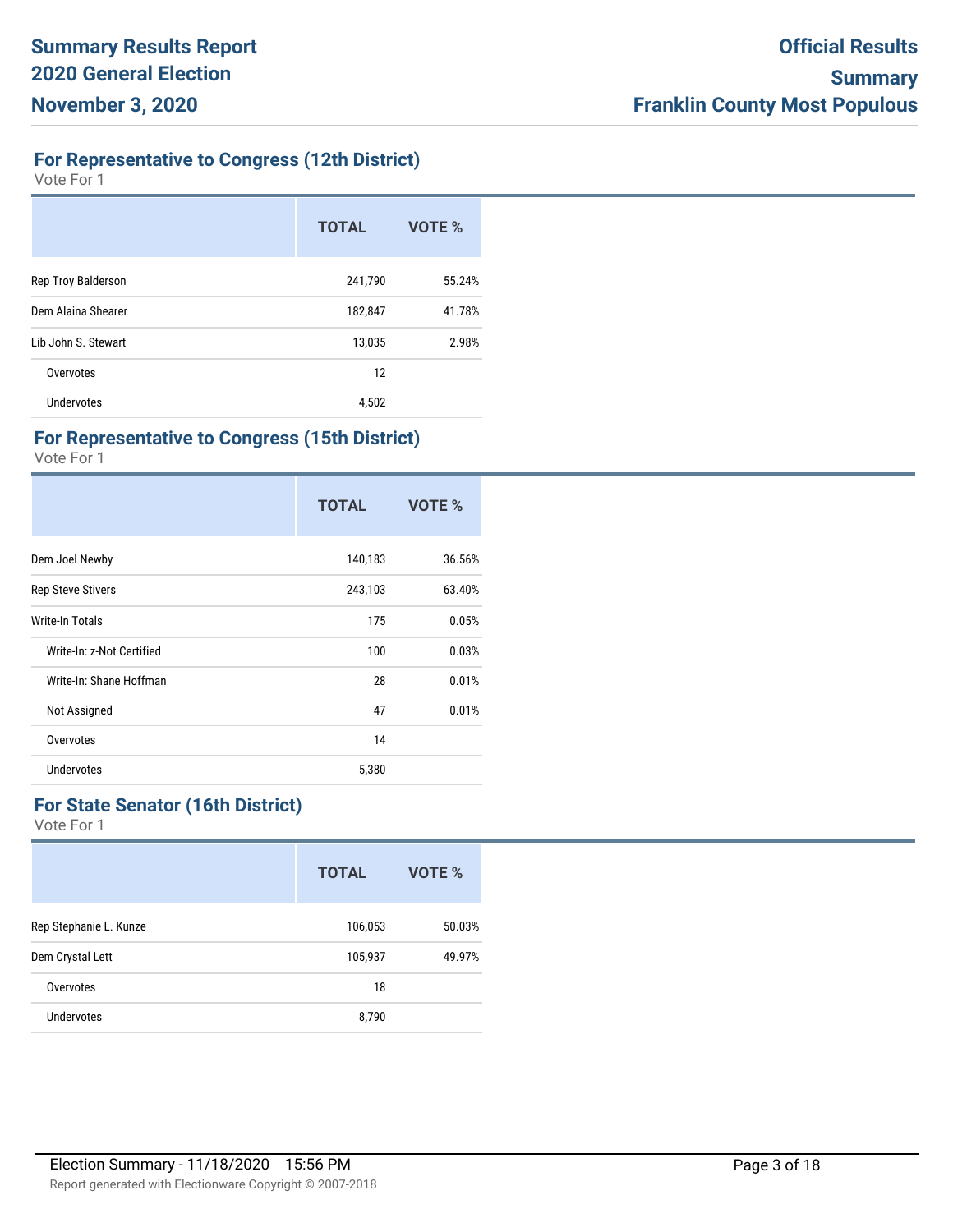**For State Representative (17th District)**

Vote For 1

|                    | <b>TOTAL</b>   | VOTE % |
|--------------------|----------------|--------|
| Rep Tim D. Haske   | 16,588         | 43.37% |
| Dem Adam C. Miller | 21,664         | 56.63% |
| Overvotes          | $\overline{2}$ |        |
| <b>Undervotes</b>  | 2,373          |        |

#### **For State Representative (18th District)**

Vote For 1

|                        | <b>TOTAL</b> | VOTE % |
|------------------------|--------------|--------|
| Dem Kristin Boggs      | 45,861       | 77.90% |
| Rep Kayla Anne Packard | 13,007       | 22.10% |
| Overvotes              | 5            |        |
| Undervotes             | 2,976        |        |

#### **For State Representative (19th District)**

Vote For 1

|                        | <b>TOTAL</b> | VOTE % |
|------------------------|--------------|--------|
| Rep Meredith Freedhoff | 32,950       | 43.81% |
| Dem Mary Lightbody     | 42,267       | 56.19% |
| Overvotes              | 1            |        |
| Undervotes             | 3,447        |        |

# **For State Representative (20th District)**

|                   | <b>TOTAL</b> | <b>VOTE %</b> |
|-------------------|--------------|---------------|
| Rep Chris Baer    | 24,928       | 40.69%        |
| Dem Richard Brown | 36,330       | 59.31%        |
| Overvotes         | 2            |               |
| Undervotes        | 3,441        |               |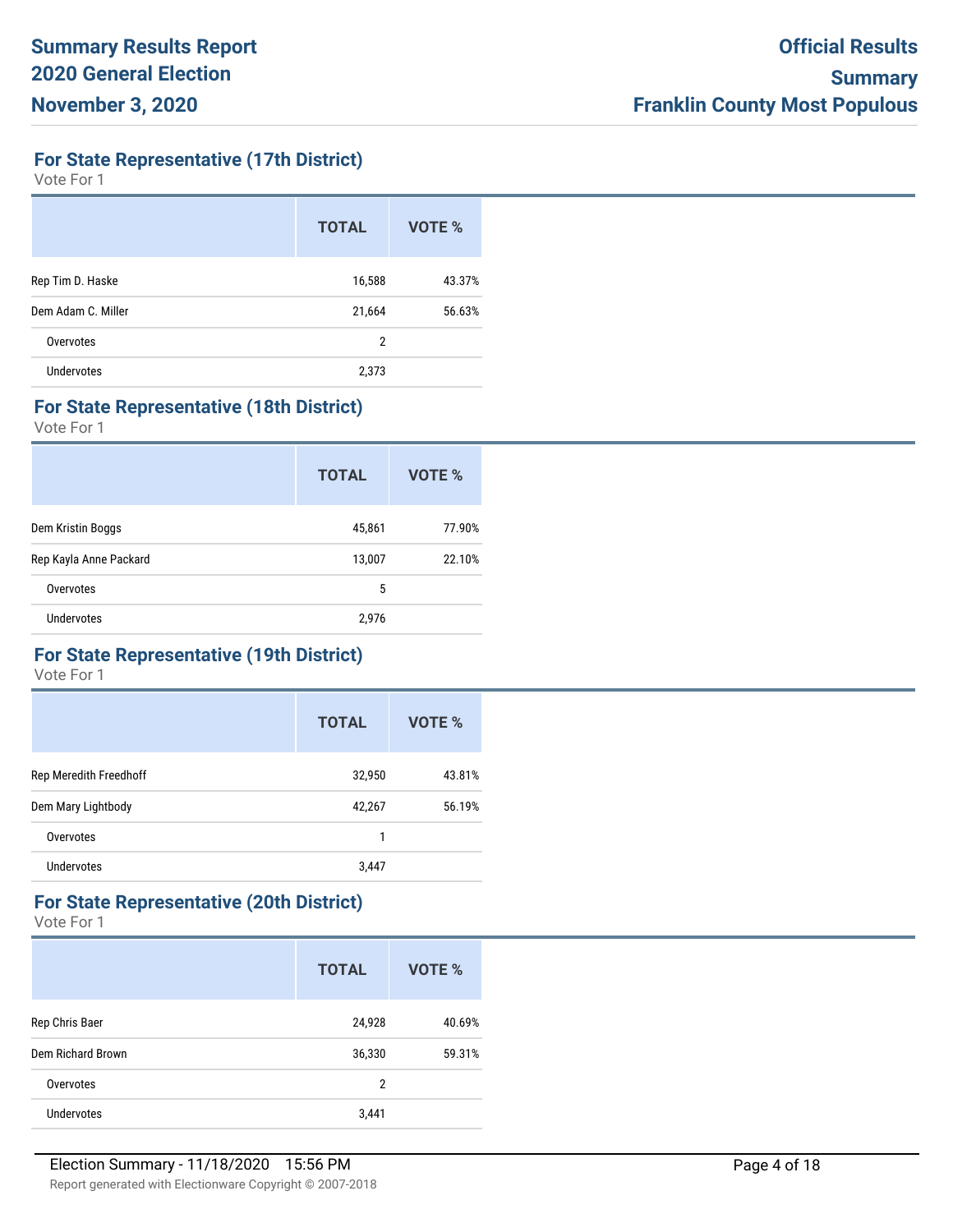**For State Representative (21st District)**

Vote For 1

|                   | <b>TOTAL</b> | VOTE % |
|-------------------|--------------|--------|
| Rep Mehek Cooke   | 32,756       | 43.24% |
| Dem Beth Liston   | 42,990       | 56.76% |
| Overvotes         | 5            |        |
| <b>Undervotes</b> | 2,942        |        |

#### **For State Representative (22nd District)**

Vote For 1

|                  | <b>TOTAL</b> | VOTE %  |
|------------------|--------------|---------|
| Dem David Leland | 45,754       | 100.00% |
| Overvotes        | $\mathbf{0}$ |         |
| Undervotes       | 14,580       |         |

#### **For State Representative (23rd District)**

Vote For 1

|                       | <b>TOTAL</b> | VOTE % |
|-----------------------|--------------|--------|
| Dem Nancy Day-Achauer | 27,532       | 44.55% |
| Rep Laura Lanese      | 34,275       | 55.45% |
| Overvotes             | 4            |        |
| Undervotes            | 2,985        |        |

## **For State Representative (24th District)**

|                   | <b>TOTAL</b> | VOTE % |
|-------------------|--------------|--------|
| Rep Pat Manley    | 31,202       | 42.09% |
| Dem Allison Russo | 42,935       | 57.91% |
| Overvotes         | 5            |        |
| Undervotes        | 3,167        |        |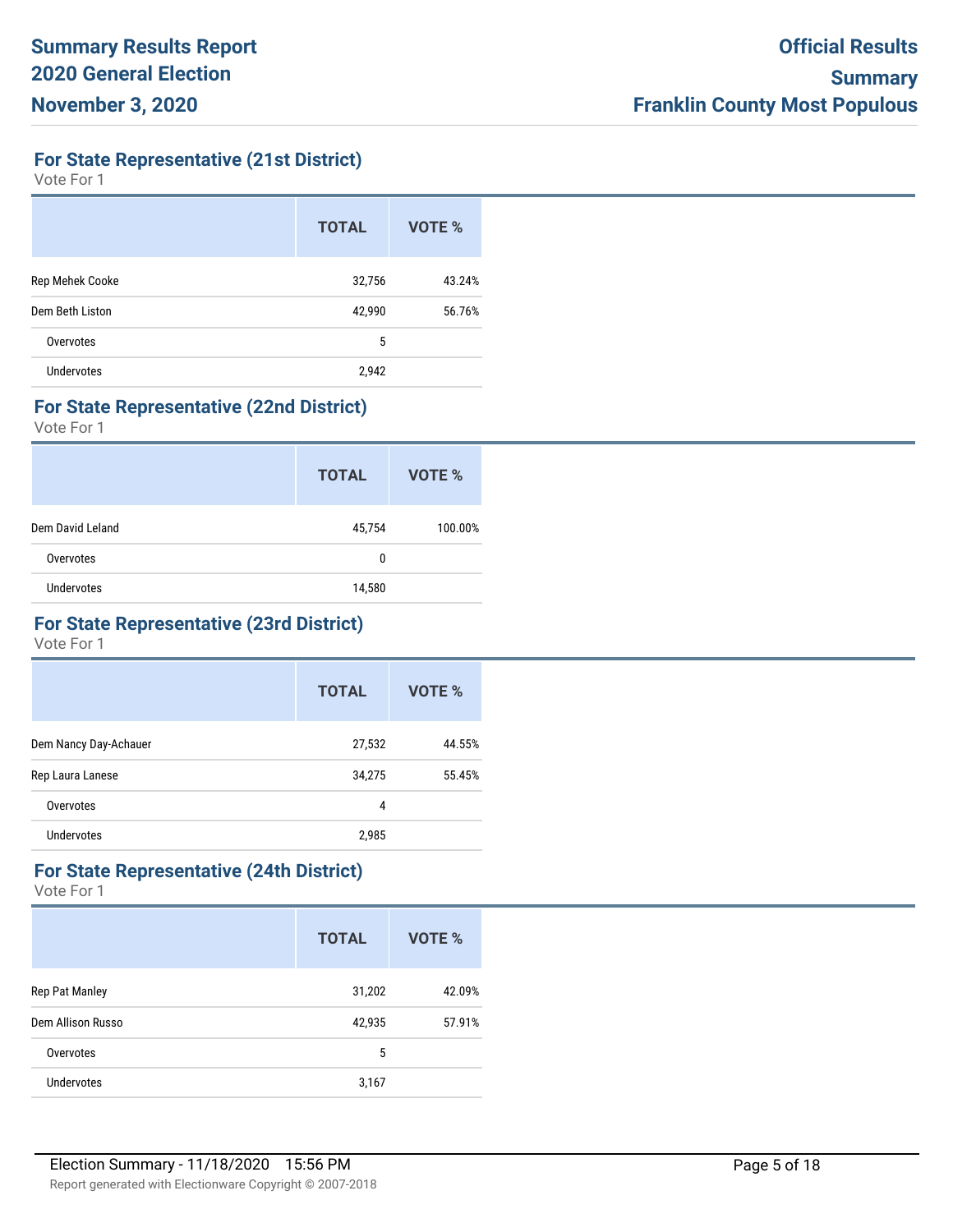**For State Representative (25th District)**

Vote For 1

|                        | <b>TOTAL</b> | VOTE % |
|------------------------|--------------|--------|
| Rep Jim Burgess        | 8,870        | 17.68% |
| Dem Dontavius Jarrells | 41,312       | 82.32% |
| Overvotes              | 4            |        |
| Undervotes             | 2,626        |        |

#### **For State Representative (26th District)**

Vote For 1

|                      | <b>TOTAL</b> | VOTE %  |
|----------------------|--------------|---------|
| Dem Erica C. Crawley | 45,350       | 100.00% |
| Overvotes            | 0            |         |
| Undervotes           | 10,920       |         |

## **1 For County Commissioner (1-2)**

Vote For 1

|                       | <b>TOTAL</b> | VOTE % |
|-----------------------|--------------|--------|
| Dem Kevin L. Boyce    | 392,675      | 64.78% |
| Rep Andrew C. Littler | 213,516      | 35.22% |
| Overvotes             | 60           |        |
| Undervotes            | 29,805       |        |
|                       |              |        |

## **2 For County Commissioner (1-3)**

|                  | <b>TOTAL</b> | VOTE % |
|------------------|--------------|--------|
| Rep Luis Gil     | 207,683      | 34.40% |
| Dem John O'Grady | 396,014      | 65.60% |
| Overvotes        | 40           |        |
| Undervotes       | 32,319       |        |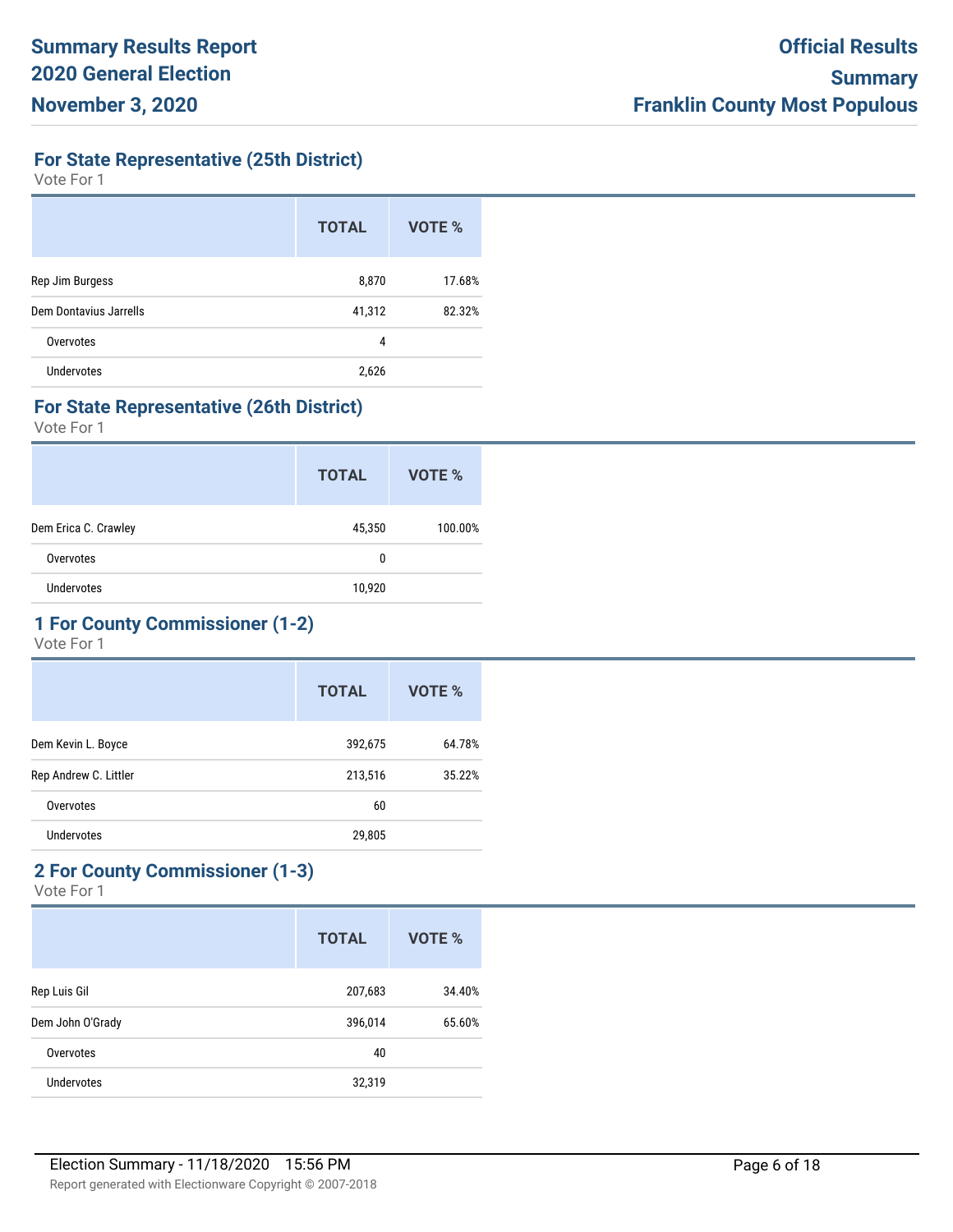### **For Prosecuting Attorney**

Vote For 1

|                 | <b>TOTAL</b> | VOTE % |
|-----------------|--------------|--------|
| Rep Ron O'Brien | 283,602      | 46.45% |
| Dem Gary Tyack  | 327,004      | 53.55% |
| Overvotes       | 51           |        |
| Undervotes      | 25,399       |        |

#### **For Clerk of the Court of Common Pleas**

Vote For 1

|                             | <b>TOTAL</b> | VOTE % |
|-----------------------------|--------------|--------|
| Rep Jarrod M. Golden        | 200,614      | 33.14% |
| Dem Maryellen O'Shaughnessy | 404,794      | 66.86% |
| Overvotes                   | 22           |        |
| Undervotes                  | 30,626       |        |

#### **For Sheriff**

Vote For 1

|                       | <b>TOTAL</b> | VOTE %  |
|-----------------------|--------------|---------|
| Dem Dallas L. Baldwin | 478,235      | 100.00% |
| Overvotes             | 0            |         |
| Undervotes            | 157,821      |         |

## **For County Recorder**

|                    | <b>TOTAL</b> | VOTE %  |
|--------------------|--------------|---------|
| Dem Danny O'Connor | 472,312      | 100.00% |
| Overvotes          | 0            |         |
| Undervotes         | 163,744      |         |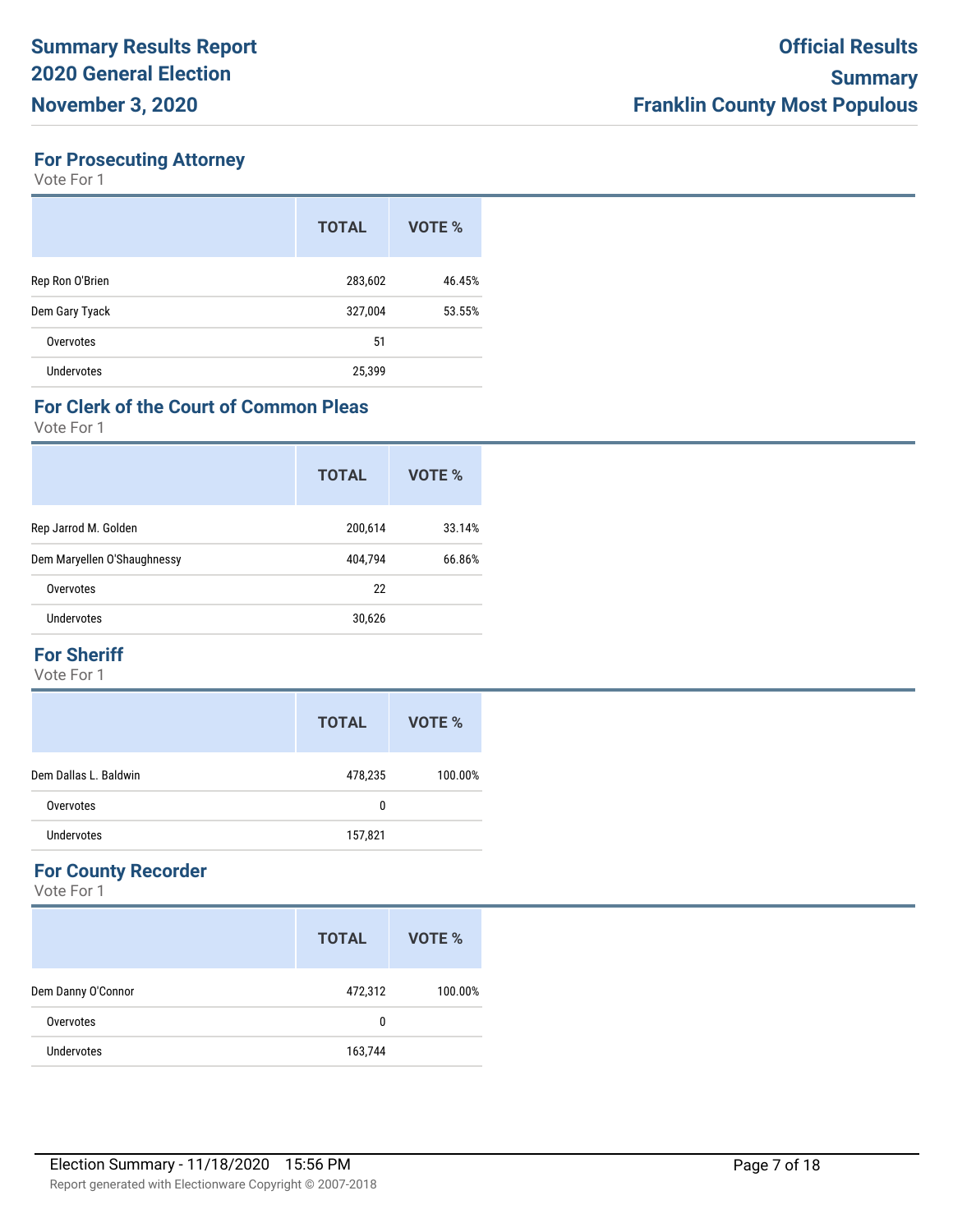## **For County Treasurer**

Vote For 1

|                            | <b>TOTAL</b> | VOTE % |
|----------------------------|--------------|--------|
| Rep Brandon Cross          | 217,617      | 36.34% |
| Dem Cheryl Brooks Sullivan | 381,253      | 63.66% |
| Overvotes                  | 25           |        |
| <b>Undervotes</b>          | 37,161       |        |

## **For County Engineer**

Vote For 1

|                          | <b>TOTAL</b> | VOTE %  |
|--------------------------|--------------|---------|
| Rep Cornell R. Robertson | 386,179      | 100.00% |
| Overvotes                | 0            |         |
| Undervotes               | 249,877      |         |

## **For Coroner**

Vote For 1

|                 | <b>TOTAL</b> | VOTE %  |
|-----------------|--------------|---------|
| Dem Anahi Ortiz | 471,722      | 100.00% |
| Overvotes       | 0            |         |
| Undervotes      | 164,334      |         |

#### **For State Board of Education (6th District)**

|                    | <b>TOTAL</b> | VOTE % |
|--------------------|--------------|--------|
| Antoinette Miranda | 293,055      | 62.54% |
| <b>Alice Nicks</b> | 175,504      | 37.46% |
| Overvotes          | 39           |        |
| <b>Undervotes</b>  | 99,991       |        |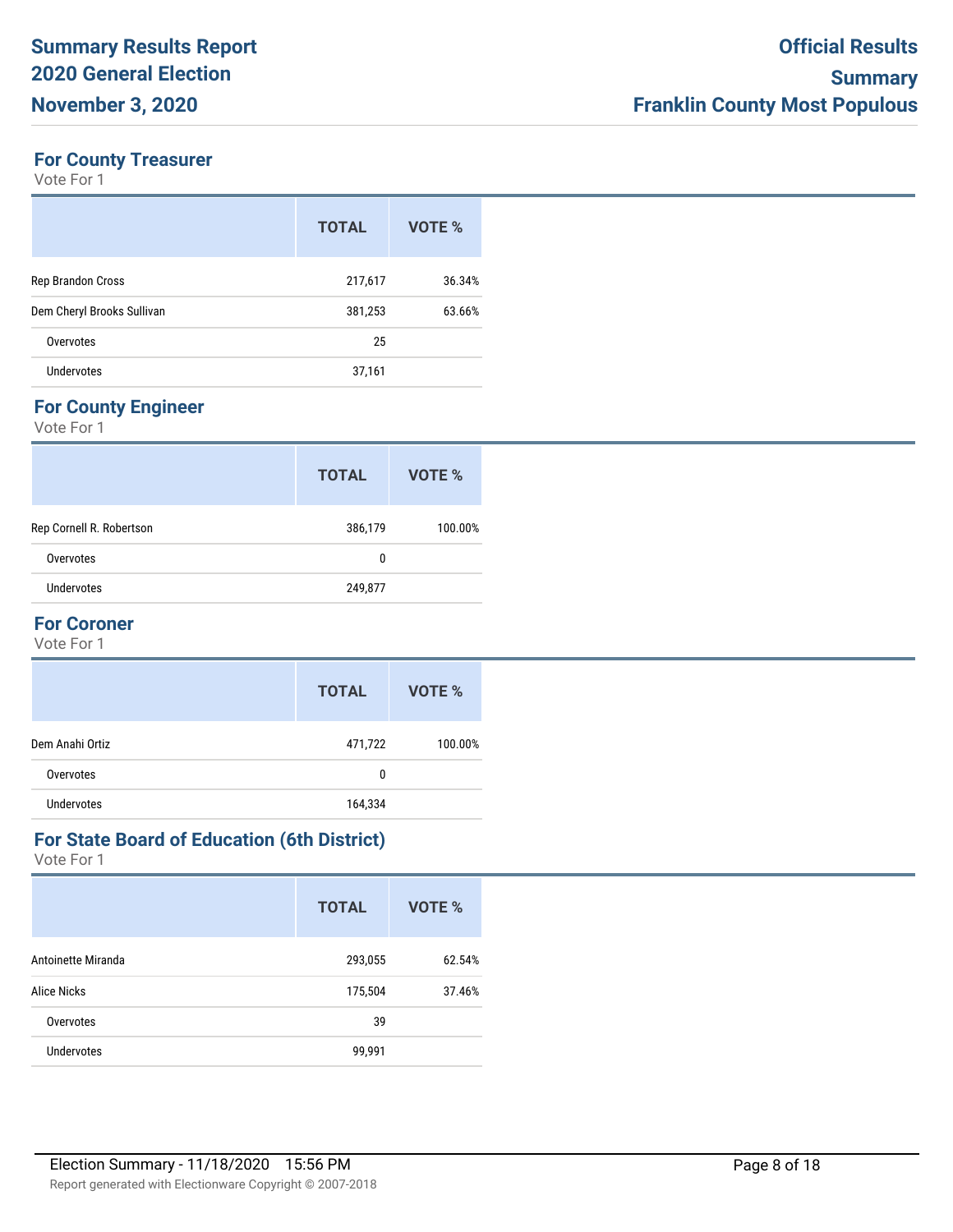**For State Board of Education (9th District)**

Vote For 1

|                   | <b>TOTAL</b> | <b>VOTE %</b> |
|-------------------|--------------|---------------|
| Ron Hood          | 148,353      | 35.39%        |
| Michelle Newman   | 270,850      | 64.61%        |
| Overvotes         | 8            |               |
| <b>Undervotes</b> | 38,260       |               |

## **1 For Justice of the Supreme Court (1-1)**

Vote For 1

|                   | <b>TOTAL</b> | VOTE % |
|-------------------|--------------|--------|
| Sharon L. Kennedy | 237,014      | 43.91% |
| John P. O'Donnell | 302,768      | 56.09% |
| Overvotes         | 94           |        |
| <b>Undervotes</b> | 96,180       |        |

## **2 For Justice of the Supreme Court (1-2)**

Vote For 1

|                   | <b>TOTAL</b> | <b>VOTE %</b> |
|-------------------|--------------|---------------|
| Jennifer Brunner  | 345,905      | 64.08%        |
| Judi French       | 193,894      | 35.92%        |
| Overvotes         | 77           |               |
| <b>Undervotes</b> | 96,180       |               |

#### **For Judge of the Court of Appeals (2-9) Franklin County Only** Vote For 1

|                   | <b>TOTAL</b> | VOTE % |
|-------------------|--------------|--------|
| Michael C. Mentel | 270,776      | 51.51% |
| Colleen O'Donnell | 254,900      | 48.49% |
| Overvotes         | 58           |        |
| Undervotes        | 110,322      |        |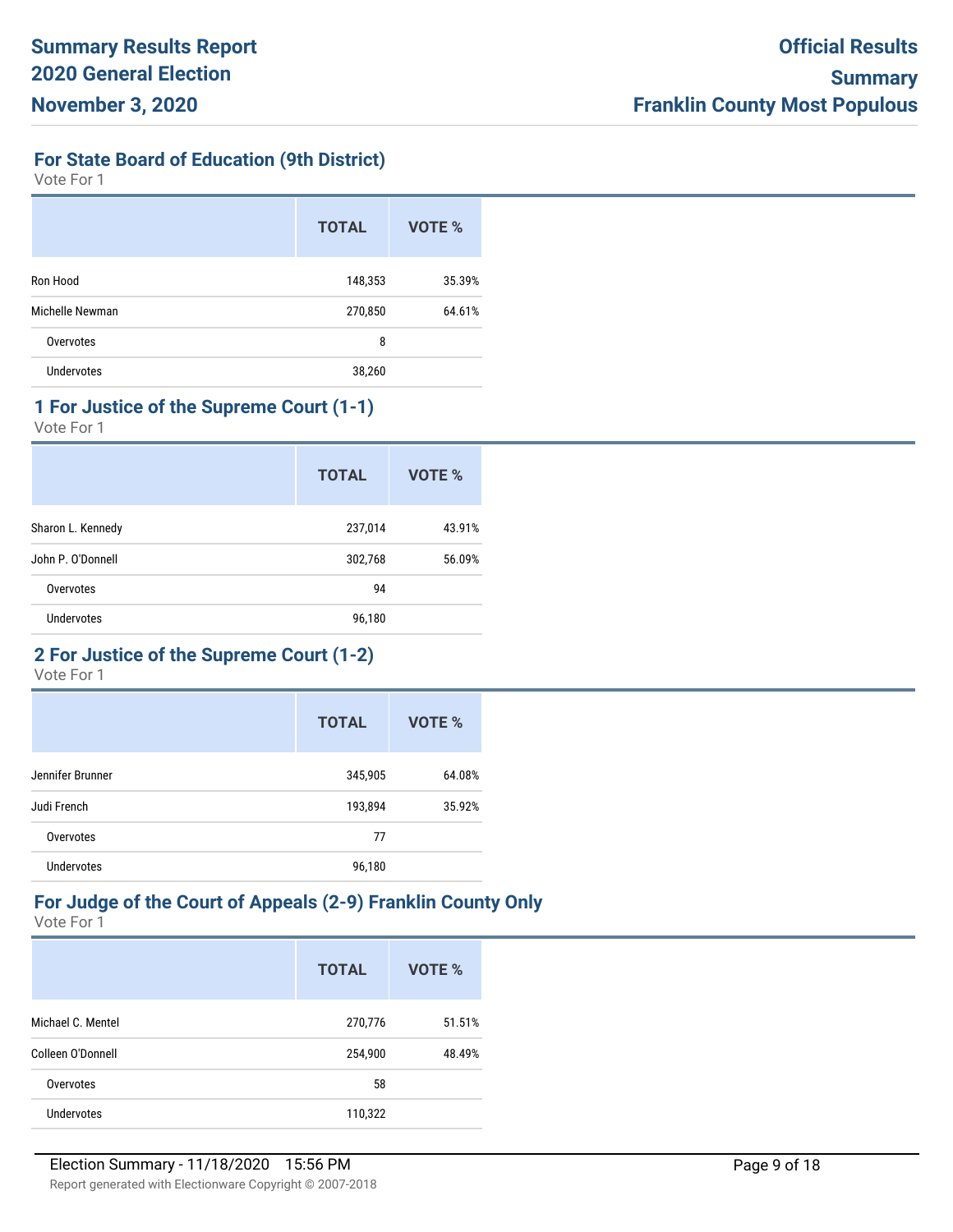**For Judge of the Court of Appeals (7-1)**

Vote For 1

|                      | <b>TOTAL</b> | <b>VOTE %</b> |
|----------------------|--------------|---------------|
| <b>Terri Jamison</b> | 275,213      | 53.33%        |
| Lisa L. Sadler       | 240,837      | 46.67%        |
| Overvotes            | 43           |               |
| <b>Undervotes</b>    | 119,963      |               |

## **1 For Judge of the Court of Common Pleas (1-1)**

Vote For 1

|                   | <b>TOTAL</b> | VOTE % |
|-------------------|--------------|--------|
| Carl Aveni        | 276,435      | 54.21% |
| Josh Brown        | 233,533      | 45.79% |
| Overvotes         | 49           |        |
| <b>Undervotes</b> | 126,039      |        |

#### **2 For Judge of the Court of Common Pleas (2-9)**

Vote For 1

|                | <b>TOTAL</b> | <b>VOTE %</b> |
|----------------|--------------|---------------|
| Jenifer French | 255,456      | 49.12%        |
| Andy Miller    | 264,627      | 50.88%        |
| Overvotes      | 63           |               |
| Undervotes     | 115,910      |               |

#### **3 For Judge of the Court of Common Pleas (7-1)** Vote For 1

|                    | <b>TOTAL</b> | VOTE % |
|--------------------|--------------|--------|
| Michael J. Cassone | 160,670      | 31.96% |
| David Young        | 342,117      | 68.04% |
| Overvotes          | 42           |        |
| Undervotes         | 133,227      |        |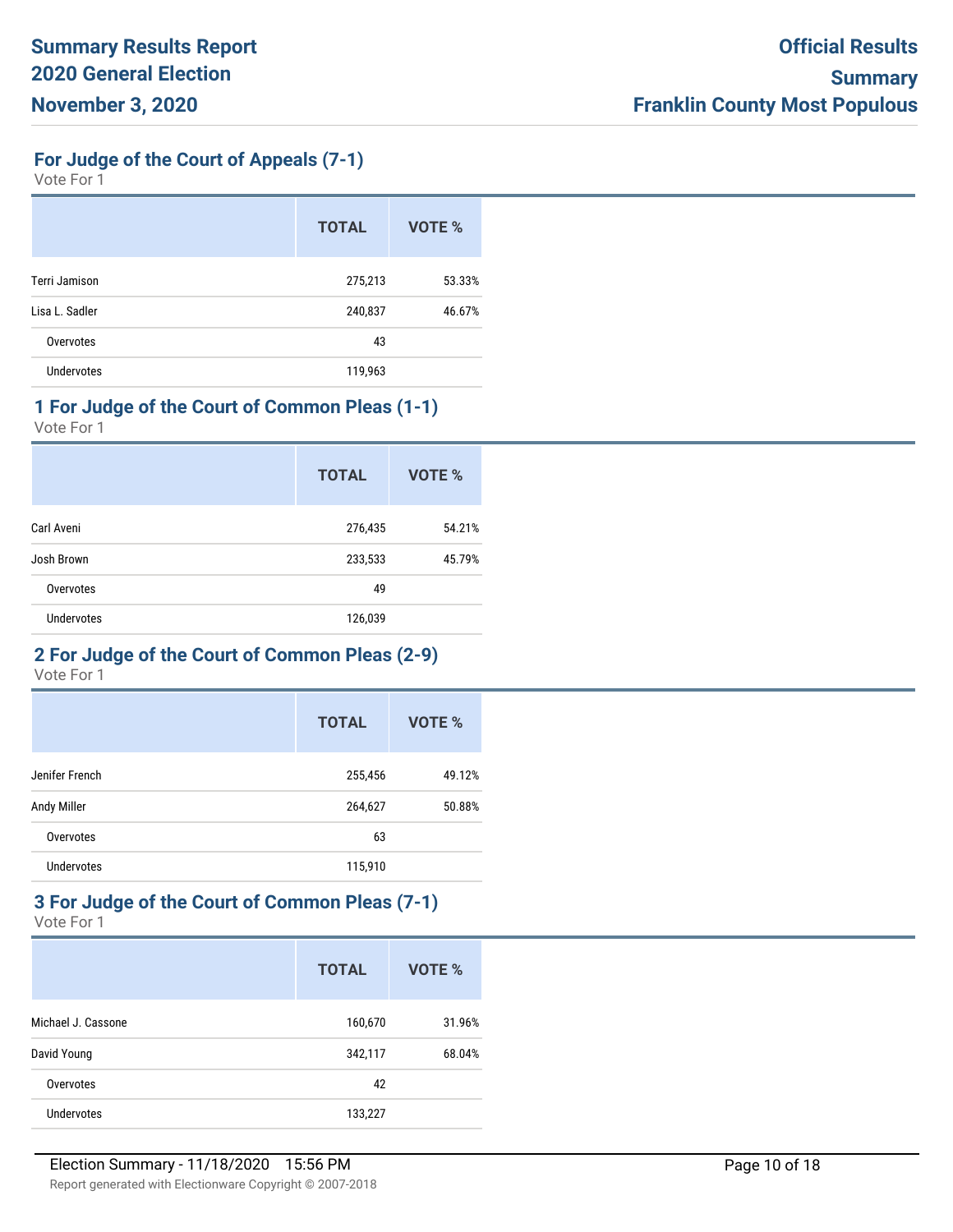## **4 For Judge of the Court of Common Pleas (7-2)**

Vote For 1

|                     | <b>TOTAL</b> | VOTE % |
|---------------------|--------------|--------|
| Chris Brown         | 349,572      | 69.60% |
| Michael E. Carleton | 152,699      | 30.40% |
| Overvotes           | 34           |        |
| <b>Undervotes</b>   | 133,751      |        |

#### **5 For Judge of the Court of Common Pleas (UTE)**

Vote For 1

|                   | <b>TOTAL</b> | VOTE % |
|-------------------|--------------|--------|
| Sheryl Munson     | 281,367      | 55.29% |
| Gina R. Russo     | 227,532      | 44.71% |
| Overvotes         | 51           |        |
| <b>Undervotes</b> | 127,106      |        |

## **1 For Judge of the Court of Common Pleas (1-2)**

Vote For 1

|                      | <b>TOTAL</b> | VOTE % |
|----------------------|--------------|--------|
| George W. Leach      | 267,242      | 52.28% |
| Dana Suzanne Preisse | 243,936      | 47.72% |
| Overvotes            | 40           |        |
| Undervotes           | 124,838      |        |

#### **DOM 2 For Judge of the Court of Common Pleas (1-3)** Vote For 1

|                       | <b>TOTAL</b> | VOTE % |
|-----------------------|--------------|--------|
| Stephanie Hanna       | 229,821      | 45.38% |
| <b>Lasheyl Stroud</b> | 276,561      | 54.62% |
| Overvotes             | 37           |        |
| Undervotes            | 129,637      |        |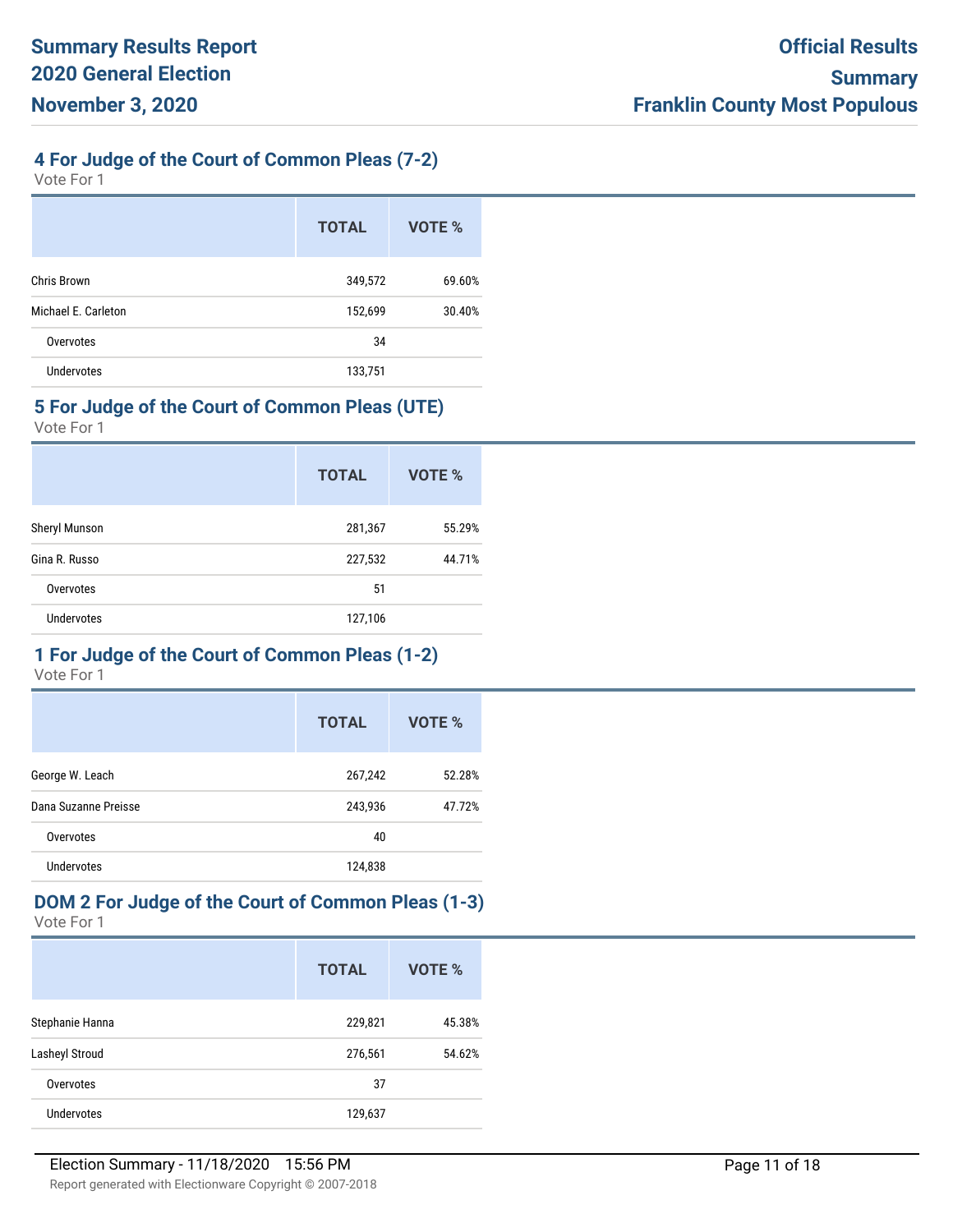## **Pro For Judge of the Court of Common Pleas**

Vote For 1

|                      | <b>TOTAL</b> | VOTE % |
|----------------------|--------------|--------|
| Jeffrey Mackey       | 271,387      | 53.53% |
| Robert G. Montgomery | 235,592      | 46.47% |
| Overvotes            | 45           |        |
| Undervotes           | 129,032      |        |

#### **#1 City of Columbus Electric Aggregation**

Vote For 1

|                   | <b>TOTAL</b> | <b>VOTE %</b> |
|-------------------|--------------|---------------|
| Yes               | 278,591      | 75.61%        |
| No                | 89,857       | 24.39%        |
| Overvotes         | 9            |               |
| <b>Undervotes</b> | 26,717       |               |

# **#2 City of Columbus Charter Amendment City of Columbus**

Vote For 1

|                   | <b>TOTAL</b> | VOTE % |
|-------------------|--------------|--------|
| Yes               | 271,982      | 74.43% |
| No                | 93,429       | 25.57% |
| Overvotes         | 17           |        |
| <b>Undervotes</b> | 30,162       |        |

# **#3b Columbus 12-B Budd Dairy Food Mart**

|                   | <b>TOTAL</b> | VOTE % |
|-------------------|--------------|--------|
| Yes               | 1,163        | 91.14% |
| No                | 113          | 8.86%  |
| Overvotes         | 0            |        |
| <b>Undervotes</b> | 44           |        |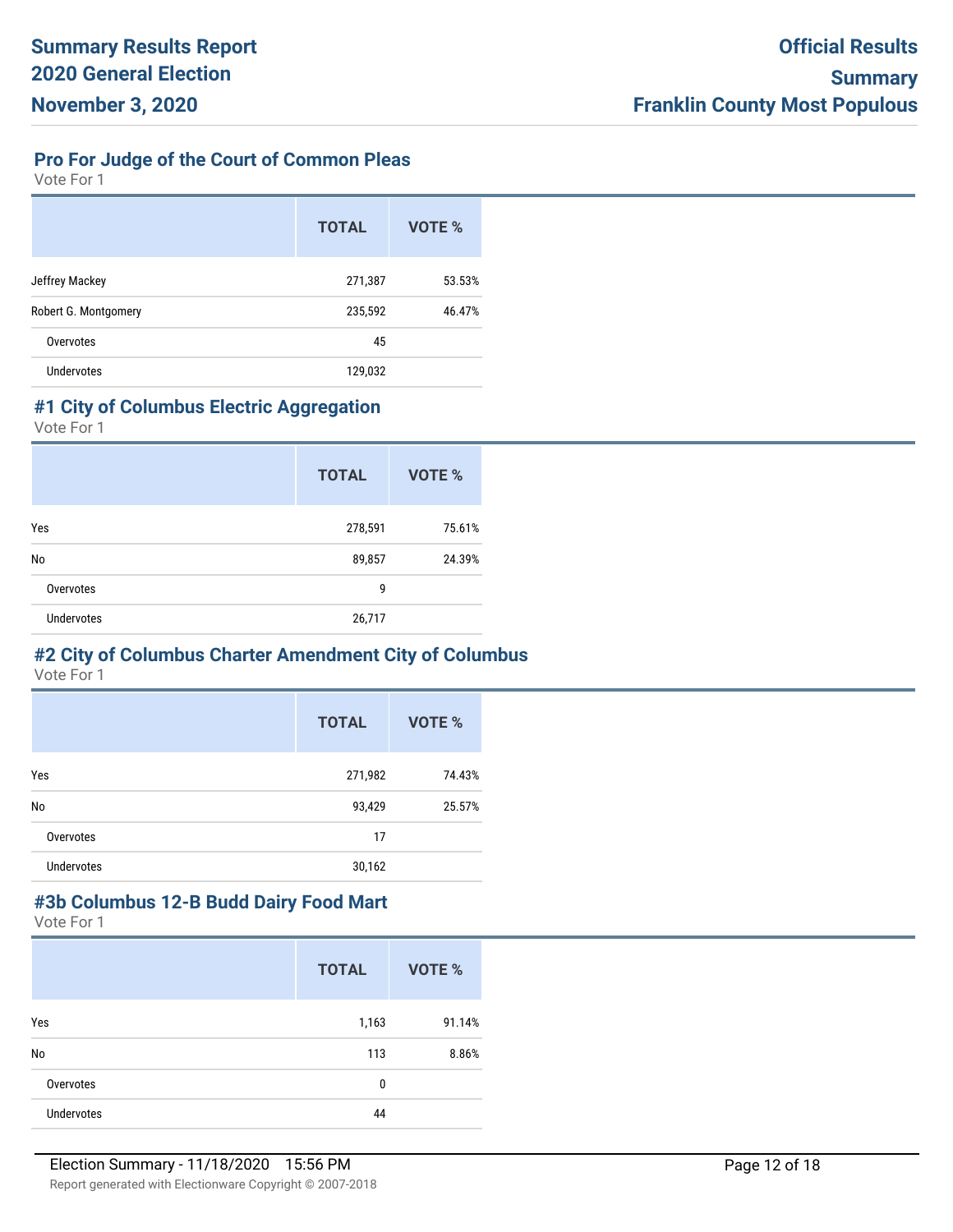## **#4A Columbus 21-F Kirin Noodle Columbus 21-F**

Vote For 1

|                   | <b>TOTAL</b> | VOTE % |
|-------------------|--------------|--------|
| Yes               | 638          | 83.18% |
| No                | 129          | 16.82% |
| Overvotes         | 0            |        |
| <b>Undervotes</b> | 42           |        |

#### **#4b Columbus 21-F Kirin Noodle - Sunday**

Vote For 1

|                   | <b>TOTAL</b> | <b>VOTE %</b> |
|-------------------|--------------|---------------|
| Yes               | 609          | 79.92%        |
| No                | 153          | 20.08%        |
| Overvotes         | 0            |               |
| <b>Undervotes</b> | 47           |               |

#### **#5A Columbus 27-E Cheema Columbus 27-E**

Vote For 1

|                   | <b>TOTAL</b> | <b>VOTE %</b> |
|-------------------|--------------|---------------|
| Yes               | 281          | 51.84%        |
| No                | 261          | 48.16%        |
| Overvotes         | 0            |               |
| <b>Undervotes</b> | 29           |               |

#### **#5b Columbus 27-E Cheema - Sunday Columbus 27-E** Vote For 1

|                   | <b>TOTAL</b> | VOTE % |
|-------------------|--------------|--------|
| Yes               | 260          | 48.24% |
| No                | 279          | 51.76% |
| Overvotes         | 0            |        |
| <b>Undervotes</b> | 32           |        |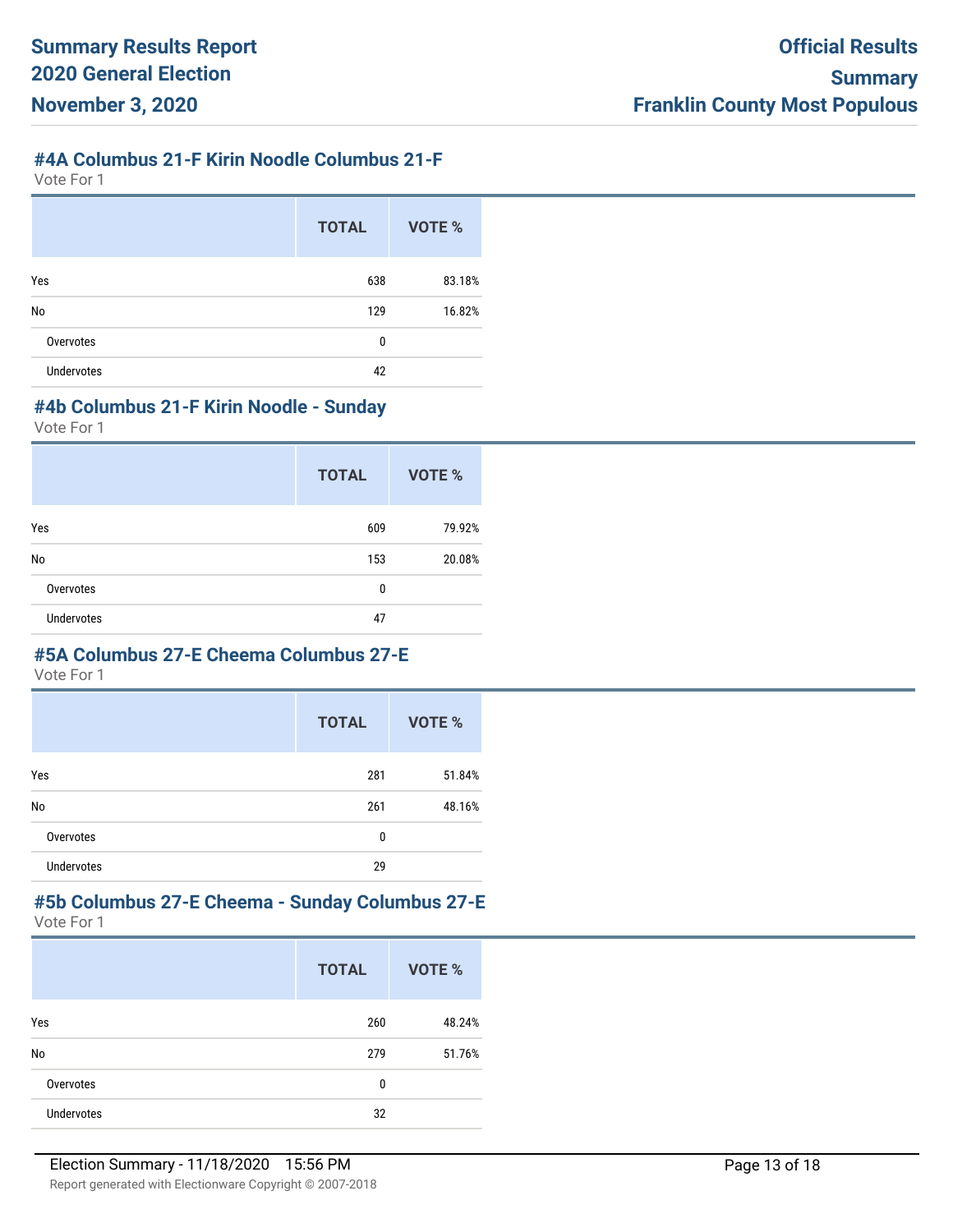#### **#6A Columbus 85-A Refugee Food Mart - Beer**

Vote For 1

|                   | <b>TOTAL</b> | VOTE % |
|-------------------|--------------|--------|
| Yes               | 521          | 65.29% |
| No                | 277          | 34.71% |
| Overvotes         | 0            |        |
| <b>Undervotes</b> | 72           |        |

#### **#7A Columbus 85-A Refugee Food Mart - Weekday Wine and Mixed beverages**

Vote For 1

|                   | <b>TOTAL</b> | VOTE % |
|-------------------|--------------|--------|
| Yes               | 522          | 65.66% |
| No                | 273          | 34.34% |
| Overvotes         | 0            |        |
| <b>Undervotes</b> | 75           |        |

#### **#7b Columbus 85-A Refugee Food Mart - Sunday Wine and Mixed Beverages**

Vote For 1

|                   | <b>TOTAL</b> | VOTE % |
|-------------------|--------------|--------|
| Yes               | 479          | 59.73% |
| No                | 323          | 40.27% |
| Overvotes         | 0            |        |
| <b>Undervotes</b> | 68           |        |

## **#8 City of Grandview Heights**

|                      | <b>TOTAL</b> | VOTE % |
|----------------------|--------------|--------|
| For the Tax Levy     | 3,593        | 69.03% |
| Against the Tax Levy | 1,612        | 30.97% |
| Overvotes            | 1            |        |
| Undervotes           | 222          |        |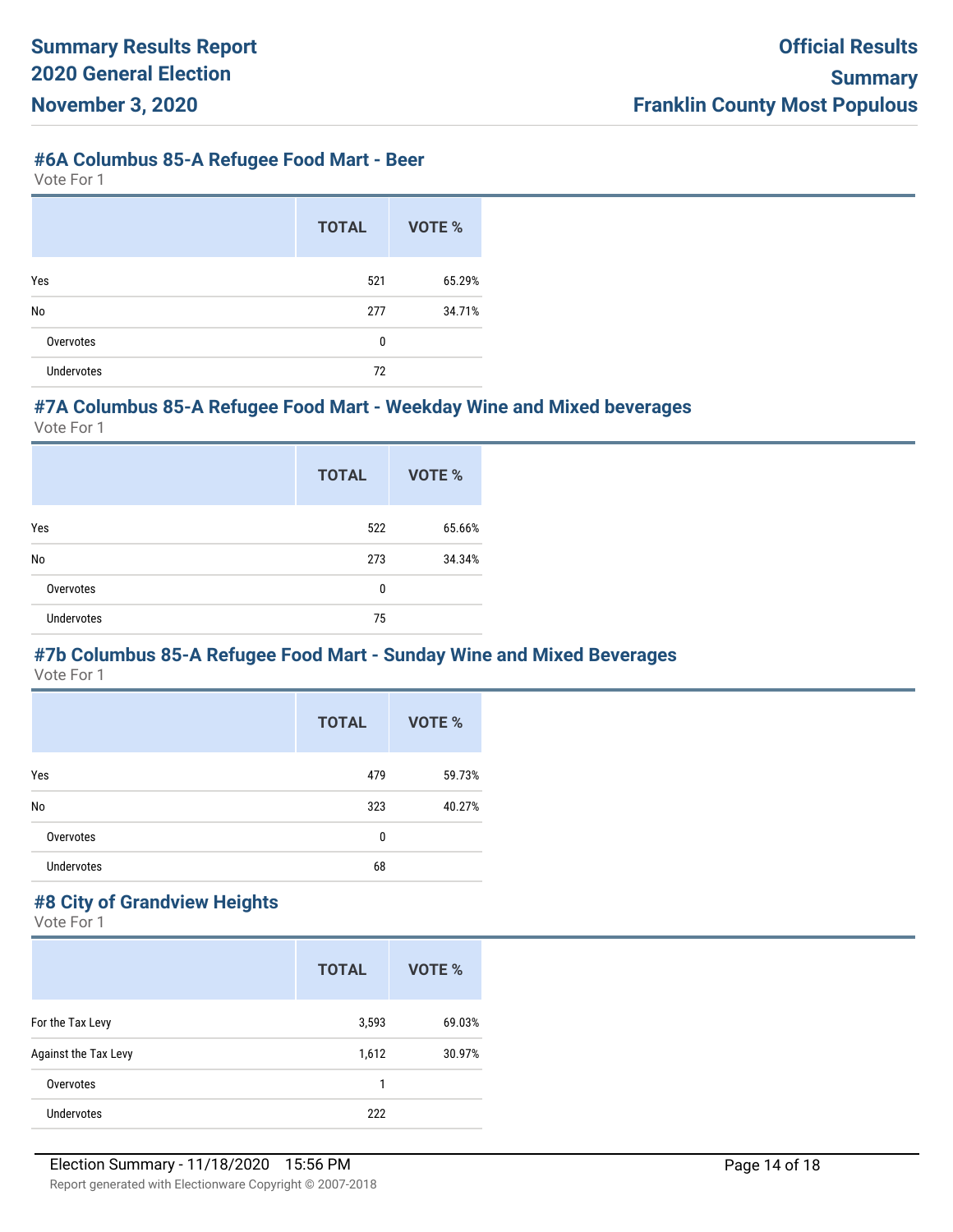## **#9b Grandview Heights-C Portion of a Precinct - Sunday Sales**

Vote For 1

|                   | <b>TOTAL</b> | VOTE % |
|-------------------|--------------|--------|
| Yes               | 660          | 88.24% |
| No                | 88           | 11.76% |
| Overvotes         | 0            |        |
| <b>Undervotes</b> | 35           |        |

#### **Village of Lithopolis**

Vote For 1

|                        | <b>TOTAL</b> | VOTE % |
|------------------------|--------------|--------|
| For the Income Tax     | 12           | 40.00% |
| Against the Income Tax | 18           | 60.00% |
| Overvotes              | 0            |        |
| <b>Undervotes</b>      | 1            |        |

## **#10 City of Grove City Electric Aggregation**

Vote For 1

|                   | <b>TOTAL</b>   | <b>VOTE %</b> |
|-------------------|----------------|---------------|
| Yes               | 13,794         | 63.26%        |
| No                | 8,010          | 36.74%        |
| Overvotes         | $\overline{2}$ |               |
| <b>Undervotes</b> | 1,386          |               |

## **#11 City of Groveport**

|                   | <b>TOTAL</b> | <b>VOTE %</b> |
|-------------------|--------------|---------------|
| Yes               | 1,978        | 66.18%        |
| No                | 1,011        | 33.82%        |
| Overvotes         | 0            |               |
| <b>Undervotes</b> | 382          |               |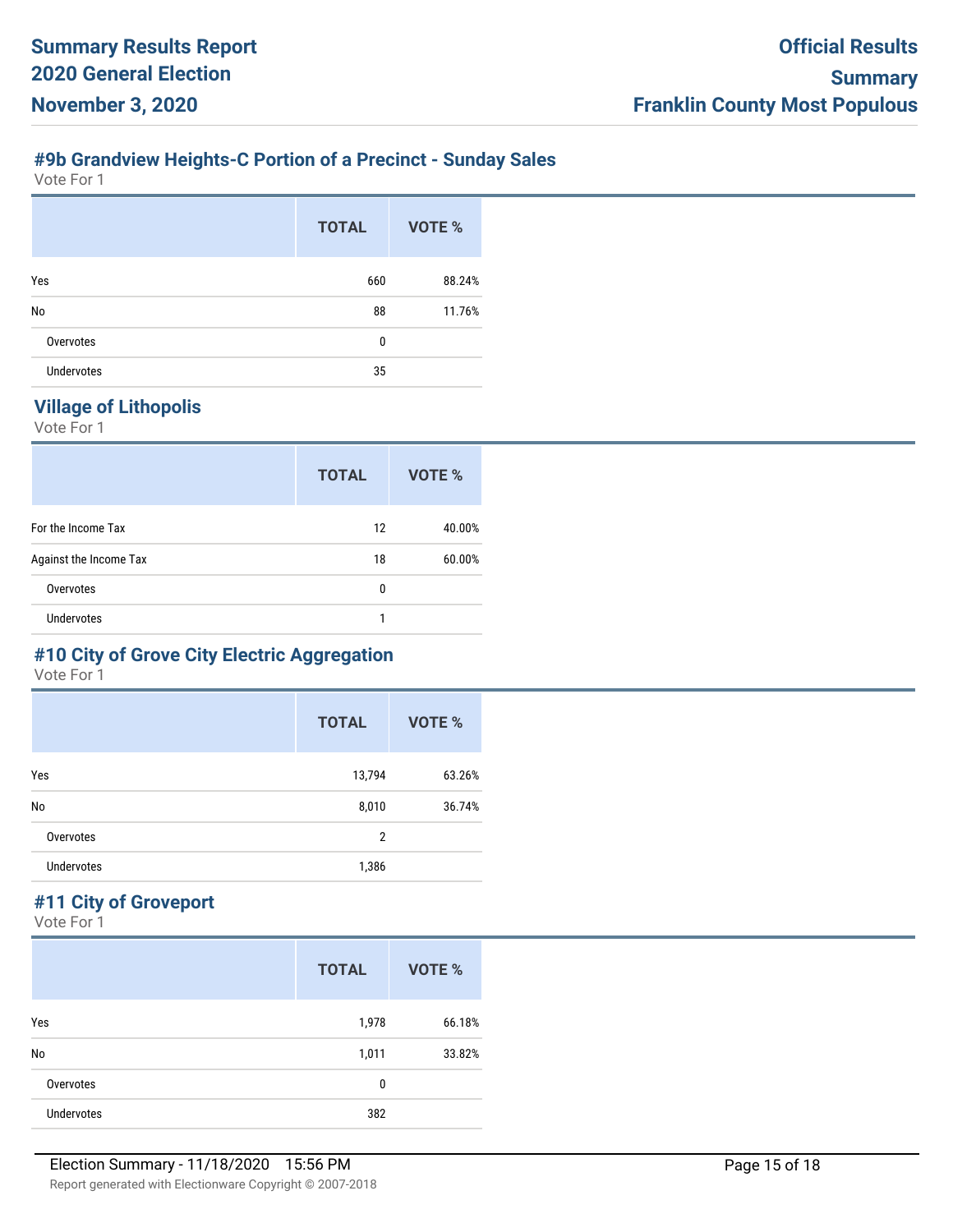## **#12 City of Westerville Proposed Charter Amendment**

Vote For 1

|                   | <b>TOTAL</b> | <b>VOTE %</b> |
|-------------------|--------------|---------------|
| Yes               | 17,967       | 80.15%        |
| No                | 4,451        | 19.85%        |
| Overvotes         | 1            |               |
| <b>Undervotes</b> | 1,759        |               |

## **#14 Village of Minerva Park**

Vote For 1

|                      | <b>TOTAL</b> | VOTE % |
|----------------------|--------------|--------|
| For the Tax Levy     | 794          | 65.03% |
| Against the Tax Levy | 427          | 34.97% |
| Overvotes            | 0            |        |
| <b>Undervotes</b>    | 52           |        |

## **#15 Village of Riverlea Replacement and Decrease**

Vote For 1

|                      | <b>TOTAL</b> | <b>VOTE %</b> |
|----------------------|--------------|---------------|
| For the Tax Levy     | 404          | 90.79%        |
| Against the Tax Levy | 41           | 9.21%         |
| Overvotes            | 0            |               |
| <b>Undervotes</b>    | 6            |               |

## **#16 Village of Riverlea (Additional)**

|                      | <b>TOTAL</b> | VOTE % |
|----------------------|--------------|--------|
| For the Tax Levy     | 362          | 81.72% |
| Against the Tax Levy | 81           | 18.28% |
| Overvotes            | 0            |        |
| Undervotes           | 8            |        |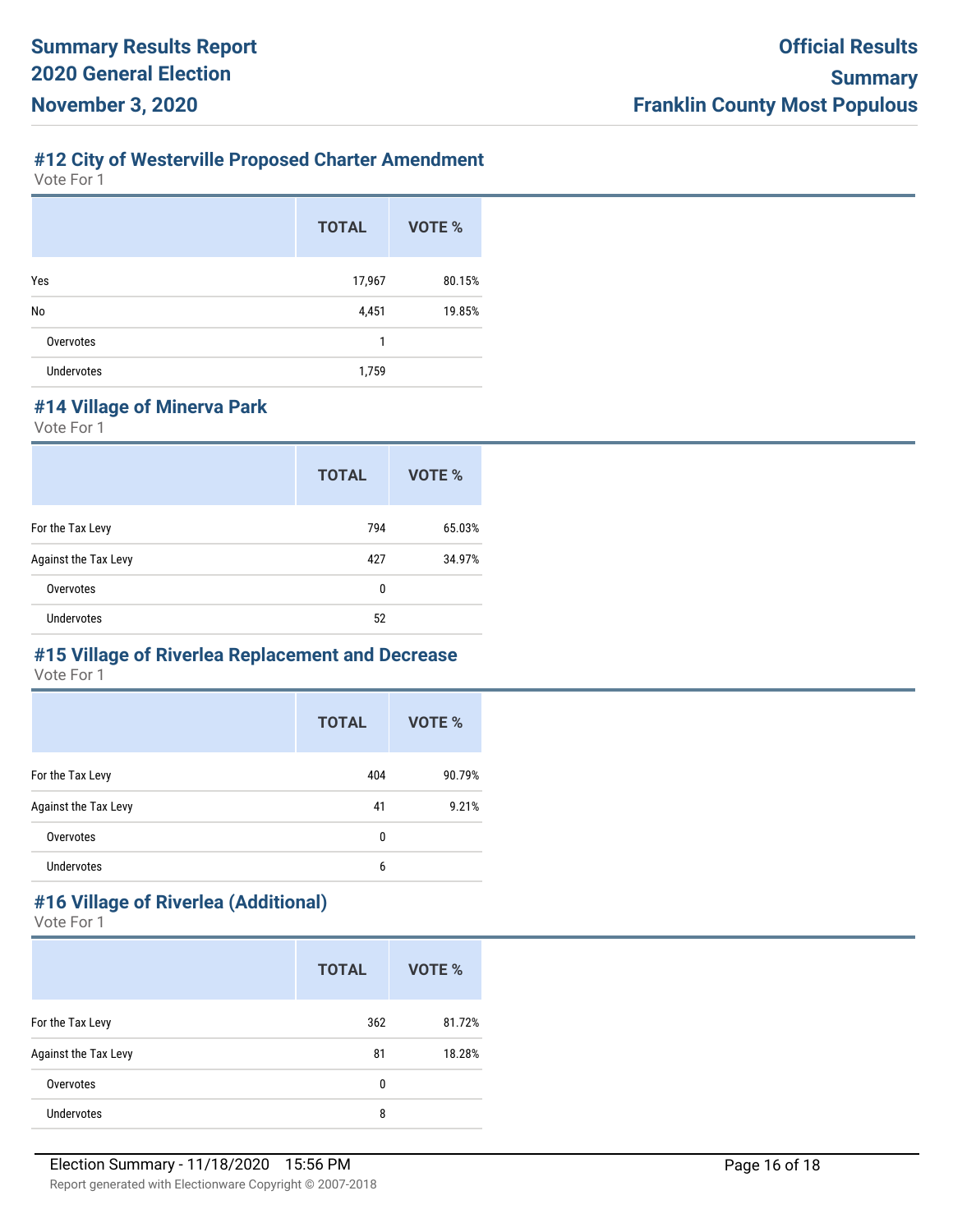**#19 Jackson Township Fire Levy**

Vote For 1

|                      | <b>TOTAL</b> | VOTE % |
|----------------------|--------------|--------|
| For the Tax Levy     | 14,969       | 59.21% |
| Against the Tax Levy | 10,311       | 40.79% |
| Overvotes            | 3            |        |
| <b>Undervotes</b>    | 1,273        |        |

#### **#18 Franklin Township Fire District Fire Levy**

Vote For 1

|                      | <b>TOTAL</b> | VOTE % |
|----------------------|--------------|--------|
| For the Tax Levy     | 1,639        | 55.06% |
| Against the Tax Levy | 1,338        | 44.94% |
| Overvotes            | 0            |        |
| Undervotes           | 205          |        |

## **#20 Truro Township Fire Levy**

Vote For 1

|                      | <b>TOTAL</b> | VOTE % |
|----------------------|--------------|--------|
| For the Tax Levy     | 8,366        | 62.21% |
| Against the Tax Levy | 5,082        | 37.79% |
| Overvotes            | 0            |        |
| Undervotes           | 867          |        |

# **#22 Gahanna Jefferson City School District**

|                                   | <b>TOTAL</b> | VOTE % |
|-----------------------------------|--------------|--------|
| For the Bond Issue and Levies     | 14,496       | 50.13% |
| Against the Bond Issue and Levies | 14,420       | 49.87% |
| Overvotes                         | 1            |        |
| Undervotes                        | 1,768        |        |